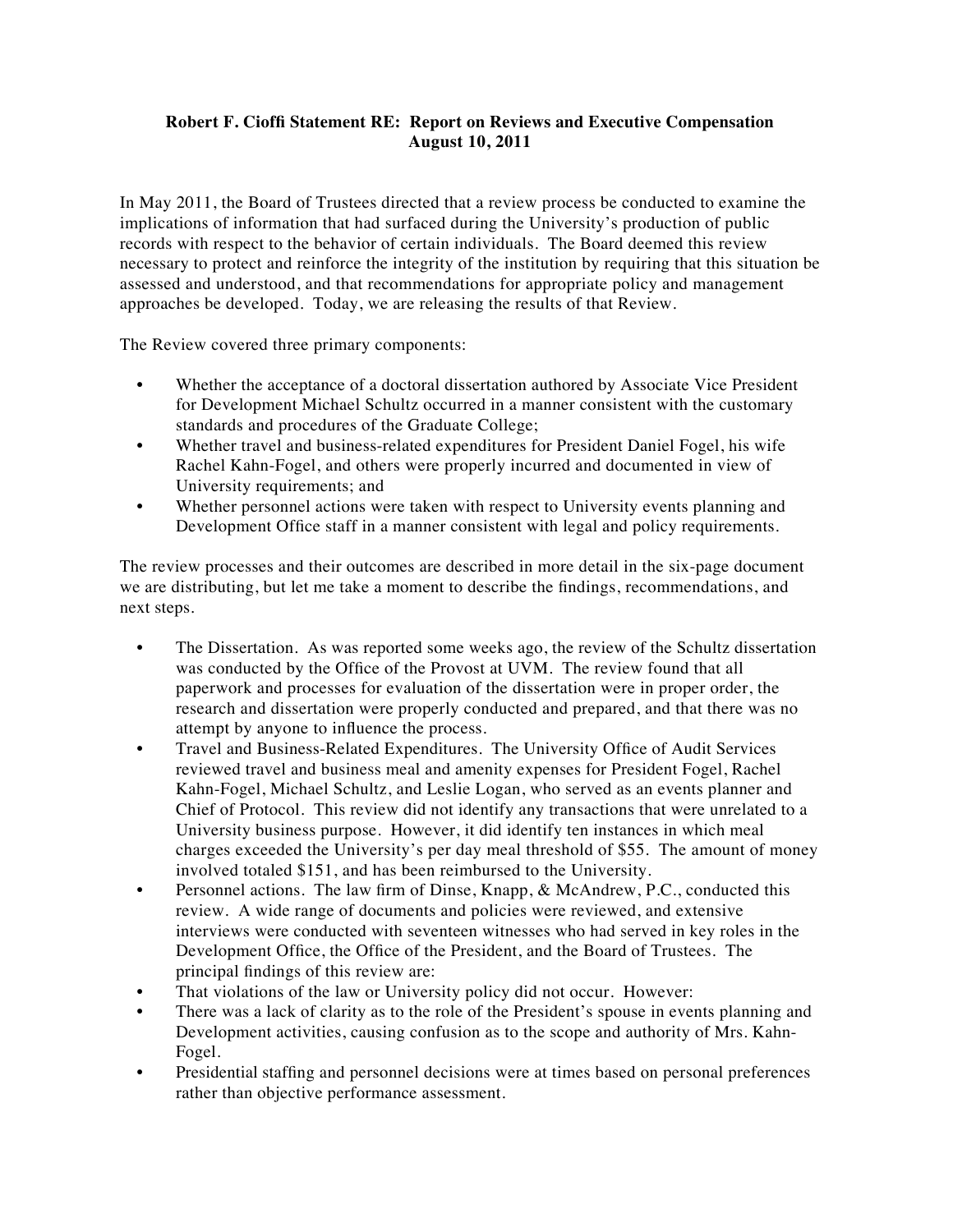• An environment negatively affecting morale was created and allowed to continue.

All of this ran counter to the University's stated guidelines and values, specifically our statement of "Parameters for Compensation at UVM," and "Our Common Ground," a statement of community values. To be effective and meaningful, these guidelines and values must be followed and exemplified across the University, especially by the institution's leadership. And we fell short of that goal. In this matter, effective management and oversight were lacking, for which the President, and in turn the Board of Trustees, must and do accept responsibility. The buck stops with us.

There are several recommendations that are included in the Review document. To be responsive to those recommendations and ensure that they are addressed, the Board directs the following:

- The Board shall develop and adopt a policy regarding volunteer or other services to be provided by a presidential spouse or partner who may be involved with University programs, activities or operations. These parameters should be reviewed by the Board Chair with the spouse or partner as part of an orientation.
- The Office of Audit Services shall generate, for review and action by the Audit Committee, recommendations regarding steps that the University might take to strengthen its practices related to documenting, reviewing, and approving the reimbursement of employee and volunteer expenses.
- The administration, shall draft for the Board's consideration a UVM-community-vetted policy statement regarding workplace climate that incorporates and reinforces new and/ or existing requirements and standards. The policy should require that its content be acknowledged and understood by all employees and volunteers, and that administrators be required to report violations. In addition, appropriate mechanisms should be in place to allow individuals to make such reports without fear of retaliation, even if the situation involves a senior University official.

With respect to this matter, I want to express both my regret that this situation was allowed to continue for as long as it did, and my confidence that we will effectively address these types of issues going forward. Human error and fallibility will always be with us. In an educational community, it is important that we learn from our mistakes and take appropriate corrective action to avoid them in the future, for the benefit of the entire University community.

The Board also passed a resolution unrelated to this Review, regarding the issue of executive compensation. This resolution designates the existing Annual Review Subcommittee of the Board's Executive Committee with the task of reviewing executive compensation policies, procedures, and/or guidelines, and recommend to the Board any revisions that may be warranted. And this applies not only to Presidential compensation, but to other high level administrative positions as well. As part of this process, we will be asking the leaders of our governance bodies to meet periodically with the Annual Review Subcommittee to provide perspectives, questions, and advice as this work is done.

This is important work, as the Board needs to have an ongoing handle on national trends, market forces, and internal policies that are carefully and deliberately developed and implemented. But